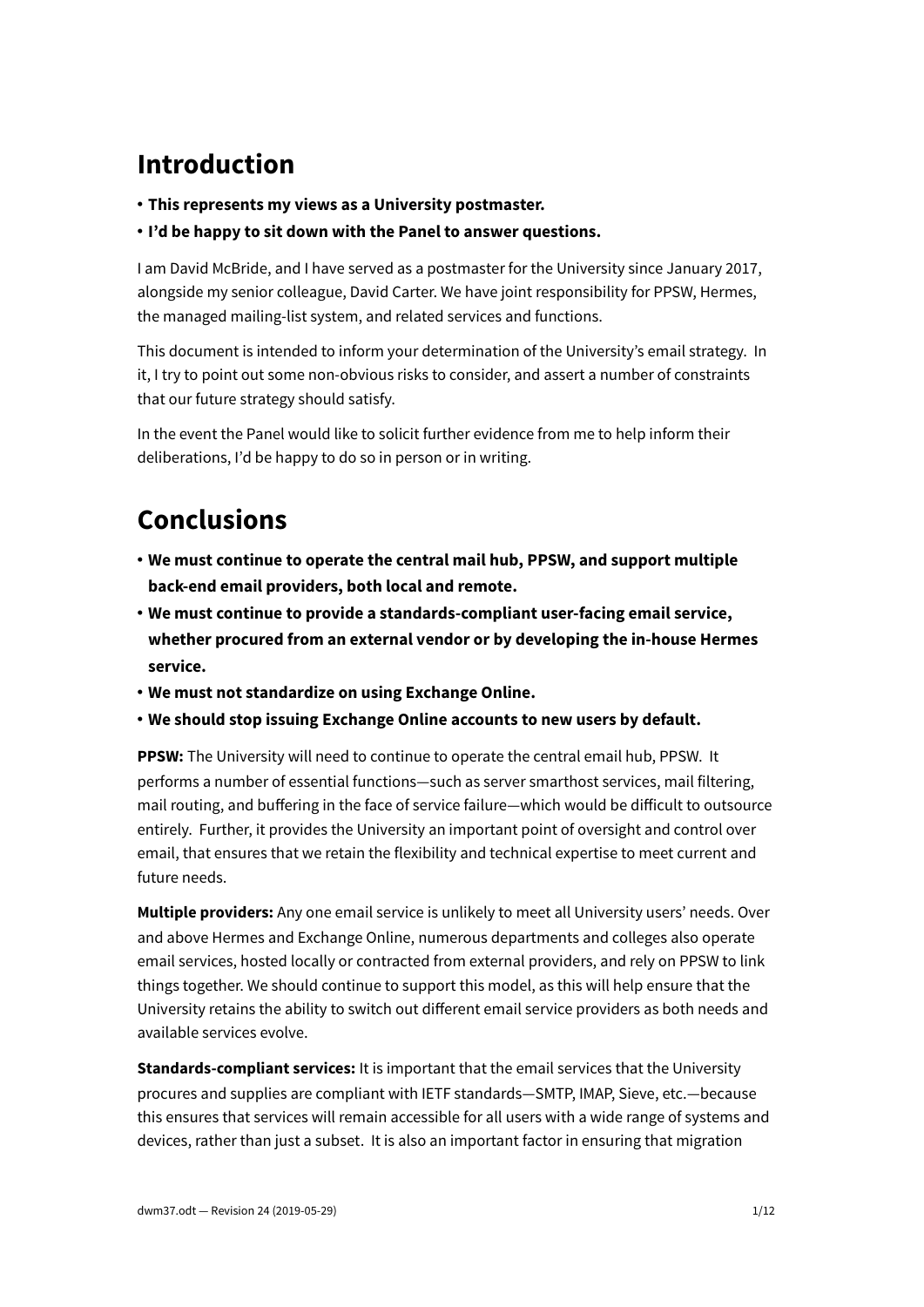between different email service providers and implementations remains feasible, thus avoiding vendor lock-in and the costs this incurs.

**Exchange Online:** We cannot standardize on Exchange Online services for University email provision as it does not implement IETF standards—at least, not competently. While compatibility with various standards is claimed, its IMAP service implementation is sufficiently poor as to lose data in practice, it's mail handling has been seen to violate RFC MUST assertions that causes cryptographic email signatures to be rendered invalid, and it has even sometimes generated outbound email that contains invalid MIME data.

Defaulting to using Exchange Online for University mail functions was a change made without justification, and has already caused significant interoperability problems for users, operational problems for the postmasters, and has started to take us down a path towards significant vendor lock-in. We should reverse course.

### **Background**

- **Email services are important: email is the communications system of record.**
- **Email services are complicated: they will require local technical expertise to support and operate, even if services are outsourced.**
- **Email services are sensitive and security-critical: the contents of emails can be extremely sensitive, and extraordinary access to email accounts must be carefully controlled.**
- **Standards-based services have been starved of development resources for years as a result of reorganisations, staff departures, and to support the deployment of Exchange Online.**
- **Hermes's availability compares favourably to other services.**

**Important:** Email services continue to be critical to the operation of the University and its members. As much as some might argue that "email is dead" based on users' pattern of using various instant messaging services for communications with friends or peers, the use of such services is not new, and email remains the formal communications systems of record for members of the University and the wider populace, both when communicating within the University and with external organisations. This seems unlikely to change in the near future.

**Complicated:** Email services are complicated, and can easily go wrong in subtle ways without careful service design, operation, and management of the components themselves, as well as the other systems they interact with like the DNS. This is an area where complexity tends to increase, with additional requirements and standards being introduced, and with tightening constraints to try to guard against attackers sending spam, phishing lures, and malware. Even (especially!) if services are outsourced, retaining local technical expertise and controls will be important for managing the relevant namespaces, services, and reputations in sustainable ways.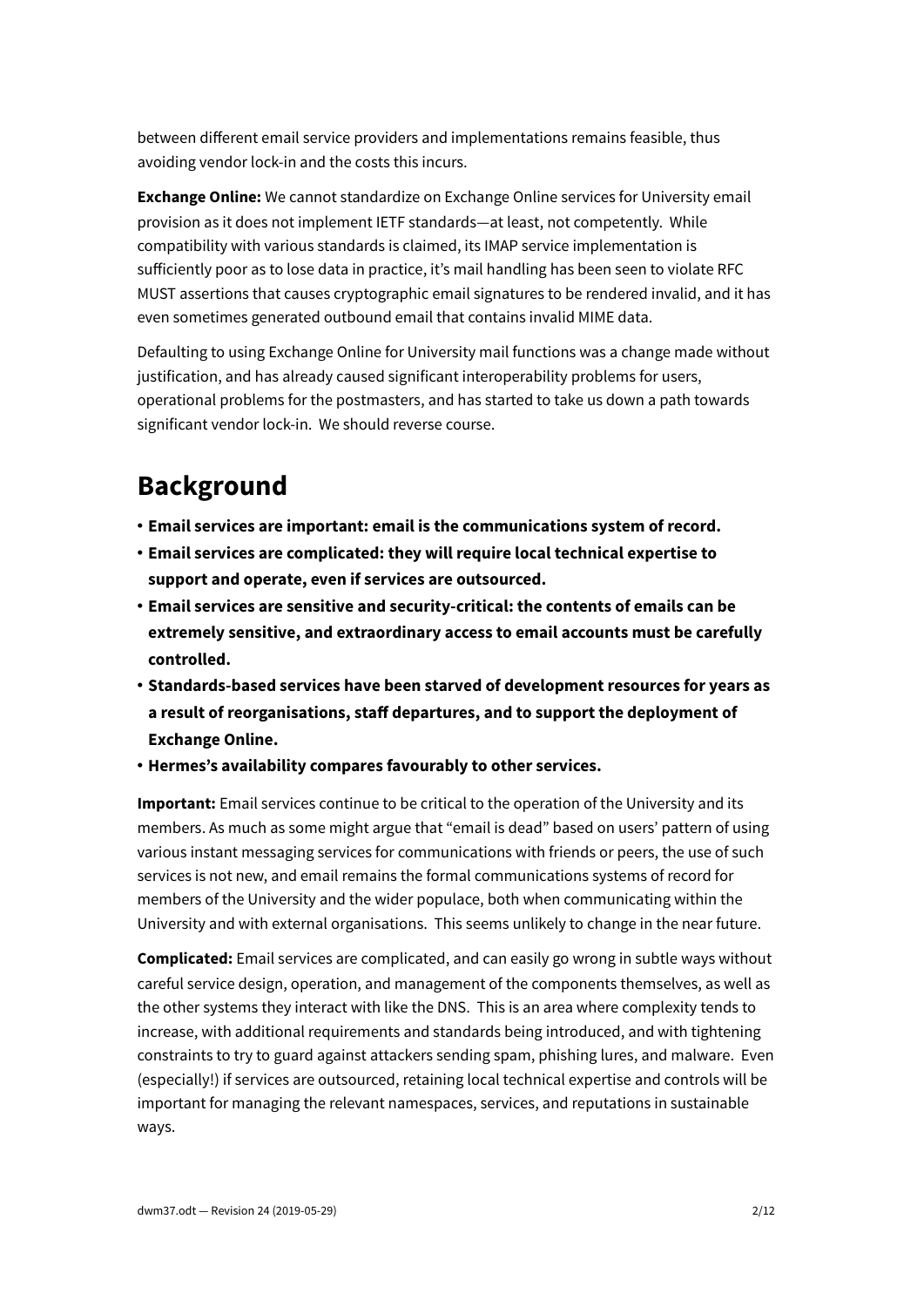**Sensitive:** Email is often used to communicate privileged information, and can be extremely personally sensitive—for example, being used to communicate personal medical information, discussing workplace concerns with union representatives, documenting in-person interactions between staff and managers, and so forth.

Over and above the sensitive nature of many emails, access to an email account is frequently used as a check by other service providers to protect access to their systems. If someone forgets their Facebook password, for example, they can typically regain access to their account by soliciting a password reset link that is sent to their registered email address.

However, sometimes extraordinary access will be requested to a person's email account. The motivations vary, but can include: to investigate misuse, to attempt to locate a missing person, to set an autoresponder message on the account of a person who has died or fallen seriously unwell, or per a request from law enforcement.

Managing extraordinary access to email accounts must be done with exaggerated care, and I'm pleased to say that we have a history of being careful, principled, lawful, and effective at handling these requests as and when they occur.

It is essential that ensure that these high standards are maintained for any and all email systems operated on behalf of University members.

**Under-investment:** The reorganisation of computing services during the establishment of the UIS had the side-effect of reducing the number of staff providing University postmaster services from two to one for an extended period of time—leaving my senior colleague as a single point of failure for an extended period. Further, development efforts were re-directed from enhancing core email services towards instead supporting new Exchange Online facilities, and migration tools for same. While I have now been added as a second postmaster to help provide operational cover, development capacity has not increased as I still retain all of my pre-existing duties.

**Availability:** Though recent investment has been light, PPSW, lists.cam.ac.uk, and Hermes have an excellent availability record that compares favourably to both GMail and particularly Exchange Online, which have both suffered conspicuous failures over the past few years.

Hermes has suffered a single two-hour outage in recent years, caused by the unplanned outage of the machine-room location where Hermes was operating in early 2018. This resulted in the loss of availability of email, but not the loss of data, nor of messages in flight.

Lists.cam.ac.uk has not suffered any outage, planned or unplanned, in recent years.

PPSW has not suffered any gross outages, though the anti-malware filters have, on occasion, incorrectly rejected emails as hostile because of an bad signature. These are usually fixed within a few hours.

Finally, I would caution that the historical alerting data from the ITSS (status.uis.cam.ac.uk) should not be taken as a reliable measure of the availability or otherwise of UIS services. Reports generated by the system do not appear to include all recorded outages, such as the outage of Hermes in early 2018 caused by an unexpected machine-room shutdown. Further,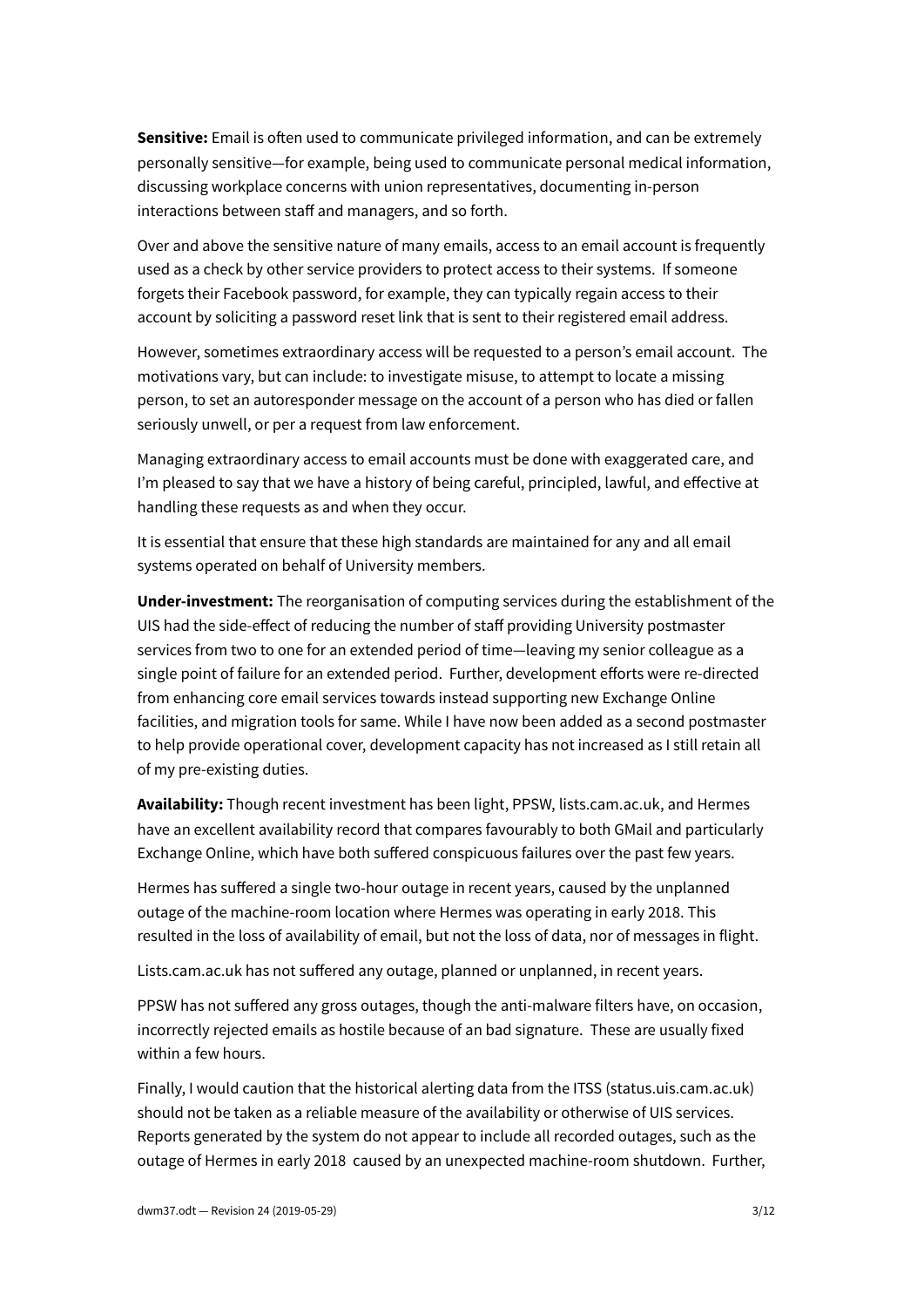not all outages result in status updates, sometimes because outages were only discovered after they have already been resolved, or because of human factors. For example, Exchange Online suffered a serious outage across Europe and the UK in January of this year that, among other issues, prevented the delivery of any email to the service for up to 9 hours. The reported health of Exchange Online was not changed to RED on the ITSS during this incident.

#### **User needs**

- **The UIS did not undertake a user needs exercise before commissioning Exchange Online services, nor stated any justification for provisioning new users on Exchange Online by default.**
- **Multiple departments will likely commission their own Hermes-like standardscompliant service if the University ceases providing one centrally.**
- **Hermes does not meet all users' needs, particularly around quotas and meeting scheduling.**
- **Exchange Online does not meet all users' needs, particularly around interoperability.**
- **Case study: the previous UIS Director mandated that UIS staff migrate from Hermes to Exchange Online; while many staff appeared to do so, they actually routed their email back to Hermes to avoid disruption.**
- **Email, in general, is hard to reliably use securely, and we should try to improve this. Deploying SPF, DKIM, and DMARC support throughout the University would help.**

**Exchange Online selection process:** The UIS has never showed any credible reasoning as to why it had selected Exchange Online as the ideal email service of the future. While there were some internal presentations, and even some project documentation, that supported this conclusion, those project documents were withdrawn and their findings, costings, and reported risks all repudiated—apart from the conclusion. It is clear to me that this has been an unfortunate case of policy-based evidence-making, where a decision was made first, and evidence subsequently sought to justify it, apparently heedless of the merits of any objections or concerns raised. We are continuing to live with the consequences.

Last summer, the UIS, after undertaking a significant amount of work, and again over the objections and concerns raised by some sectors of the University, took the step of changing standing procedures to cause new users to be issued with Exchange Online, rather than Hermes, email accounts as standard. There has never been a stated justification for this change.

When I asked senior staff why we were persisting with deploying this change, despite the lack of any justification for doing so, the answer I received was, paraphrased, "We've started, and so we'll finish", with a promise that the future direction of email services will be assessed once the transition of Exchange Online by default was completed.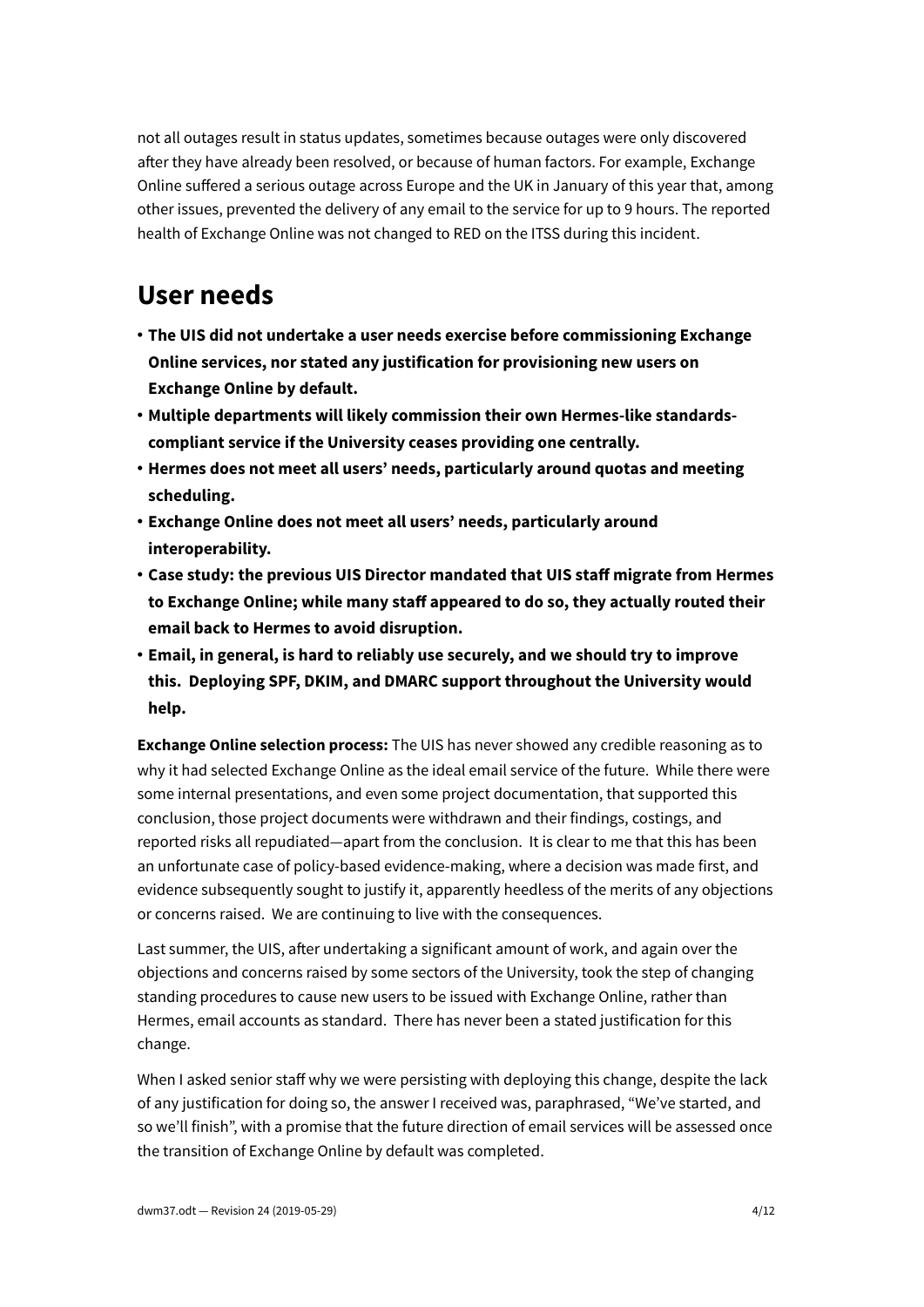While Exchange Online is likely to effectively meet the needs of some users, it has not been effectively determined to what extent it meets, or fails to meet, the needs of different users and stakeholders, nor whether it is a sound strategic choice to rely on this third-party service for this critical function.

**Duplication of effort:** I understand that staff from a number of departments have long been expressing concern and disquiet over the possibly-limited future of the Hermes email service.

I expect that, should the Hermes service be discontinued without a suitable standardscompliant service being provided in its stead, multiple departments will likely commission their own local replacements. This will result in a set of services delivered less efficiently, with greater variability, and at greater cost than if a suitable service was provisioned centrally.

I understand that the SRCF, anticipating the decommissioning of Hermes, have already commissioned and deployed their own replacement service, called Hades.

**Hermes limitations:** A common complaint made about Hermes is that the storage quotas provided by default, and the upper range of quotas currently supported, are too limited. This is a fair complaint. Many users rely on being able to store a long email history to serve as a journal and record of past events, and while initially attractive, underinvestment in Hermes has meant that the service's storage capabilities have not kept pace with demand over the past decade.

Separately, users who are familiar with tightly-integrated Microsoft Exchange environments and the Outlook mail client find using Outlook with Hermes to be a limiting experience, because Hermes does not implement all of the functions that a tightly-integrated Microsoft environment provides—in particular, the easy scheduling of meetings with peers, where those peers record their availability.

Outlook, which is a popular email client on corporate Windows systems, has a history of not interoperating well with standards-compliant email services like Hermes. This results in a reduction of not just expected functionality, but also performance and reliability.

**Exchange Online limitations:** Outlook does not function as an IMAP client well, and Exchange and Exchange Online likewise do not function well as an IMAP server. The UIS determined that the IMAP interface provided by Exchange Online is even worse than that provided by Exchange on-premise, to the extent that it is not supportable, as it would lose user emails during normal use. This is a significant barrier to adoption by many users, particularly those who do not use Windows-centric tooling.

This lack of IMAP support particularly effects users of mobile devices, as they can no-longer use standard mail tools, and must instead either use webmail (which does not support disconnected operation), or must use mobile apps that support Exchange-specific mail interfaces, where available. I understand that, to be used, these mobile apps demand excessive levels of authority over the user's personal device—granting the University the capability to disable mobile device features, such as cameras; remotely locking the screen; and remotely erasing the device entirely. We should not have these capabilities.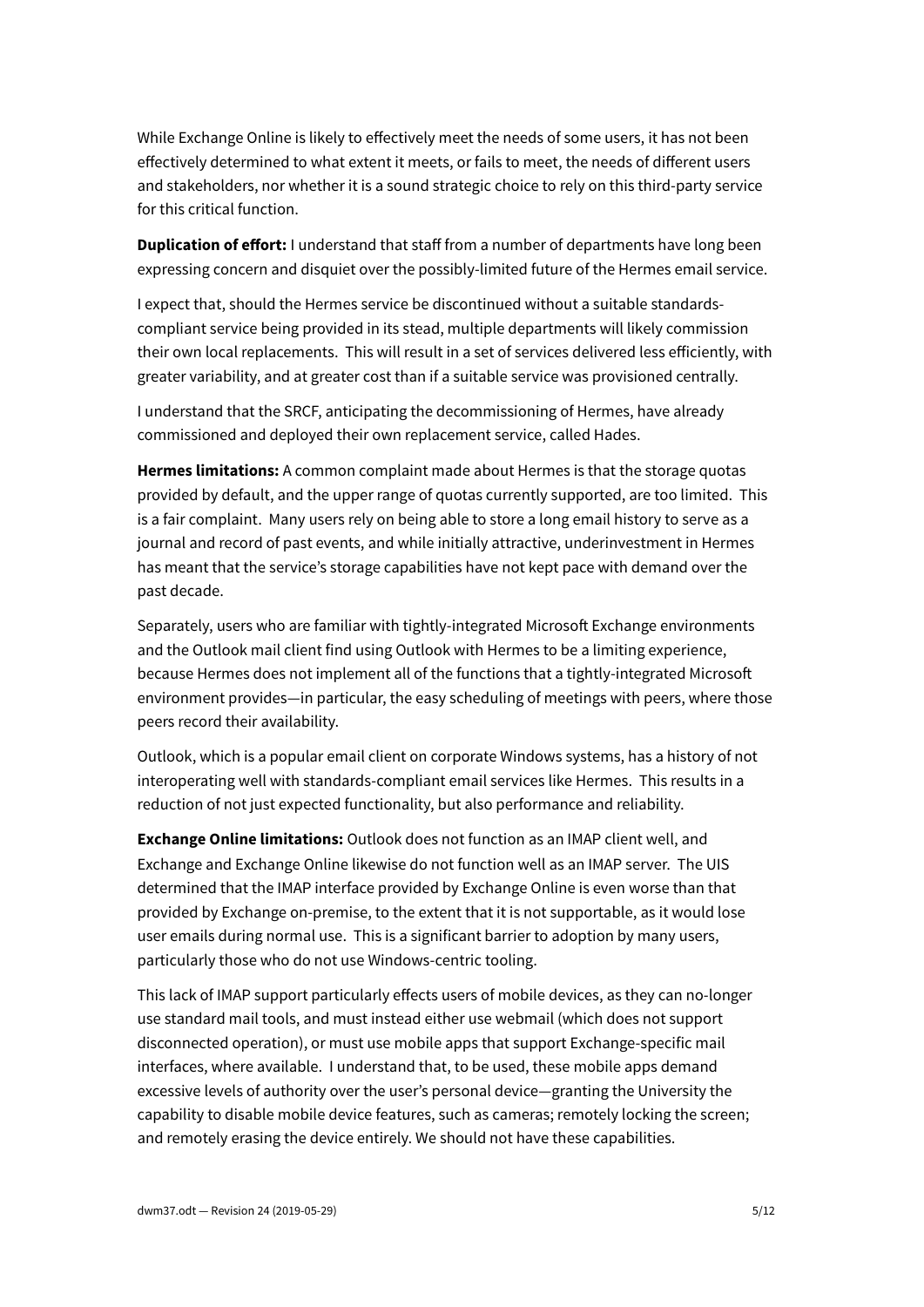I understand that Exchange Online does not smoothly integrate with third-party calendar providers, such as those hosted by Google. Users frequently operate their own personal online calendaring facilities and find it valuable to have a unified view over separate personal and professional diaries. Exchange Online's lack of interoperability in this area thus seriously limits its usefulness.

Finally, while currently only of concern to a subset of users, I have also seen cases where cryptographically-signed messages sent to Exchange Online users were modified by the service contrary to the requirements of the relevant IETF standards for email delivery, such that those messages could no-longer be verified as authentic and were rendered with red warnings, showing (correctly) that the message had been tampered with in flight. This lack of standards compliance may compromise our ability to deploy secure email technologies in future.

**Migration case-study:** In February 2017, all UIS staff were directed to migrate their existing Hermes email accounts to the then-new UIS Exchange Online service, barring an exemption from a Deputy Director. I was pre-exempted from this requirement, on the basis that I served as a Hermes postmaster and so should be required "eat my own dogfood"<sup>[1](#page-5-0)</sup>. Many other staff found Exchange Online unworkable in practice, and so worked around this mandate by triggering a migration of the contents of their personal Hermes account to the new Exchange Online service—and then setting up forwarding rules in Exchange Online to route their email back to Hermes. This enabled them to continue to use their preferred service while appearing to satisfy the mandate.

**Ease of secure use:** Email in general is difficult for users to reliably use securely, and this has been the case for many years—certainly as far back as the ILOVEYOU replicating email-borne malware outbreak in 2000.

The attacks vary, from users receiving extortion emails that threaten to reveal damaging information unless a ransom is paid, to attackers sending phishing messages to try to influence users' behaviour, to users sending sensitive information to the wrong recipient(s) in error.

The consequences can be severe, such as the revealing of sensitive information, the download and execution of hostile malware, the unauthorised transfer of funds, or the exposure of username and password credentials to attackers, who can then perform privileged operations on behalf of their victim.

It is important that we do not blame humans for being deceived by these attackers, but, as in rail and aviation, look at systems as a whole to identify what improvements will make it harder for errors to occur. Ideally, these security features should be invisible to users.

We already use a variety of tools, such as malware-scanning, spam heuristic scoring, and realtime IP reputation services (made available to us by JISC) to try to prevent the bulk of unwanted or hostile email from landing in users' mail spools, but these mechanisms are not perfect.

<span id="page-5-0"></span><sup>1</sup> I prefer, "drink my own champagne".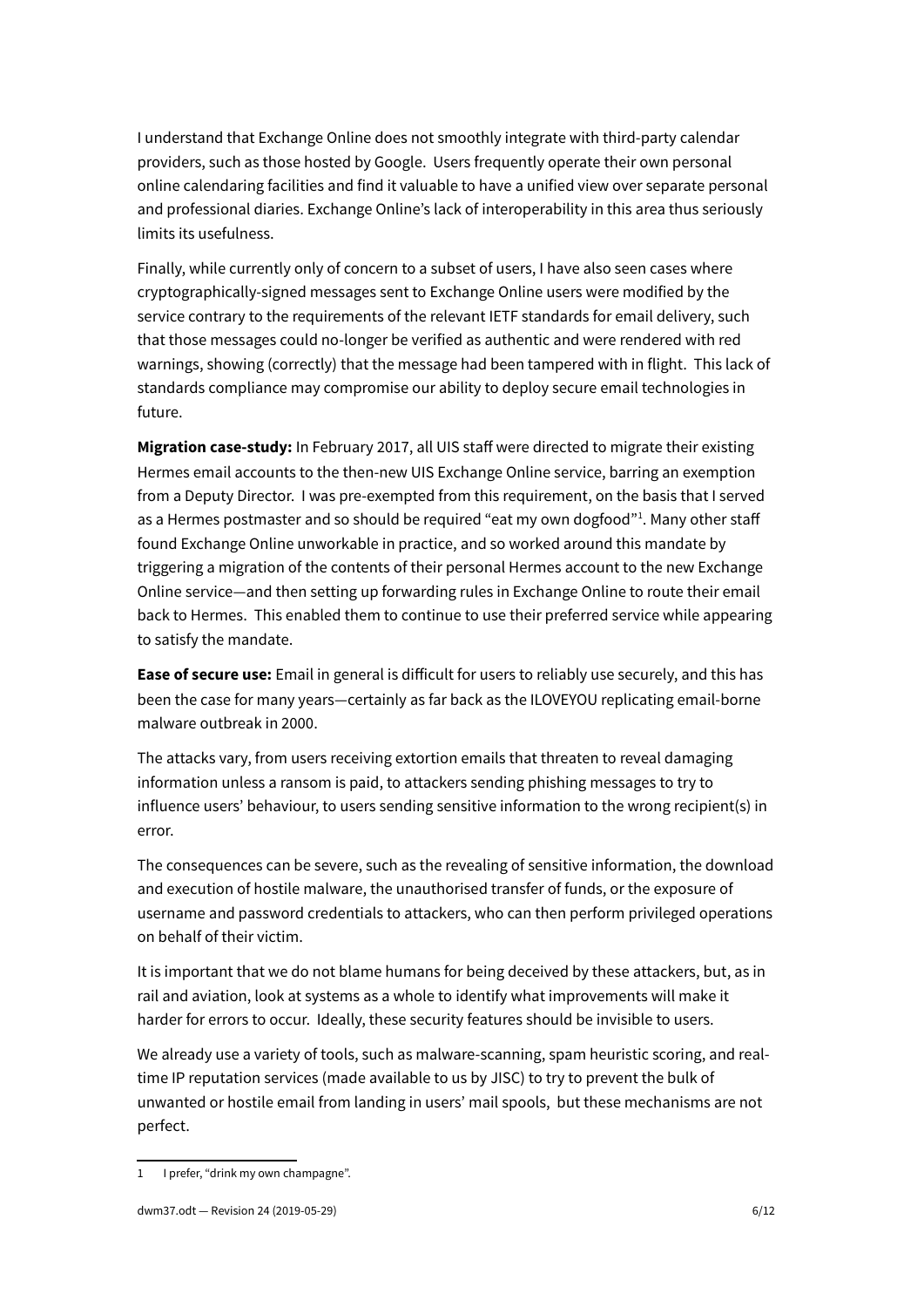One useful improvement would be the addition of easy-to-use message authentication, so that a user can readily perceive whether any given message is from a known person or service, or whether it is instead unauthenticated and suspect.

One approach could be to try to enroll systems and users in an OpenPGP or S/MIME-based message-signing (and, optionally, encryption) scheme, but I am concerned about the practicality of this strategy for all email users. I suspect that, if such systems are considered, they should be used for targeted use-cases only.

Rather, I think mandating the use of authenticated email transmission using TLS within and, where feasible, outside the University, and expanding the use of DKIM (server-added cryptographic email signatures) and DMARC (server-side authentication support) to University email domains is the most effective way to improve our email security posture.

#### **Requirements for external providers**

- **We must insist that any email service providers contracted by the University support Internet standards for interoperability, and resist proprietary extensions and integrations.**
- **We must insist that email providers satisfy Sender Policy Framework (SPF) requirements, preferably by routing outbound email traffic via @cam.ac.uk addresses using PPSW.**
- **We must require email providers to provide effective email sending rate-limiting controls, as these are essential for security and reputation management.**
- **We should require that extraordinary access to user data and metadata only be provided by external providers with appropriate University oversight.**

**Standards-compliance:** Email services that do not competently support IETF standards, such as SMTP, IMAP, MIME, and the like, present significant interoperability challenges and will risk leaving us locked in to using a single vendor. Further, we should be cautious about adopting non-standard extensions and integrations to these core-functions, as these can have the same effect.

Please note that Exchange Online does not meet what I would consider to be this minimum standard.

**Outbound routing via PPSW:** SPF rules places an upper bound on the number of systems that can claim to send email purporting to be from any domain, including cam.ac.uk. The systems currently authorised to send email on behalf of cam.ac.uk are currently PPSW and Exchange Online. It is difficult to expand this set without risking exceeding the limits placed on SPF rules and preventing successful email delivery for cam.ac.uk email addresses generally.

Ideally, Exchange Online would be configured to route all outbound email via PPSW, so that PPSW can remain the single authoritative source of routing and control of email for the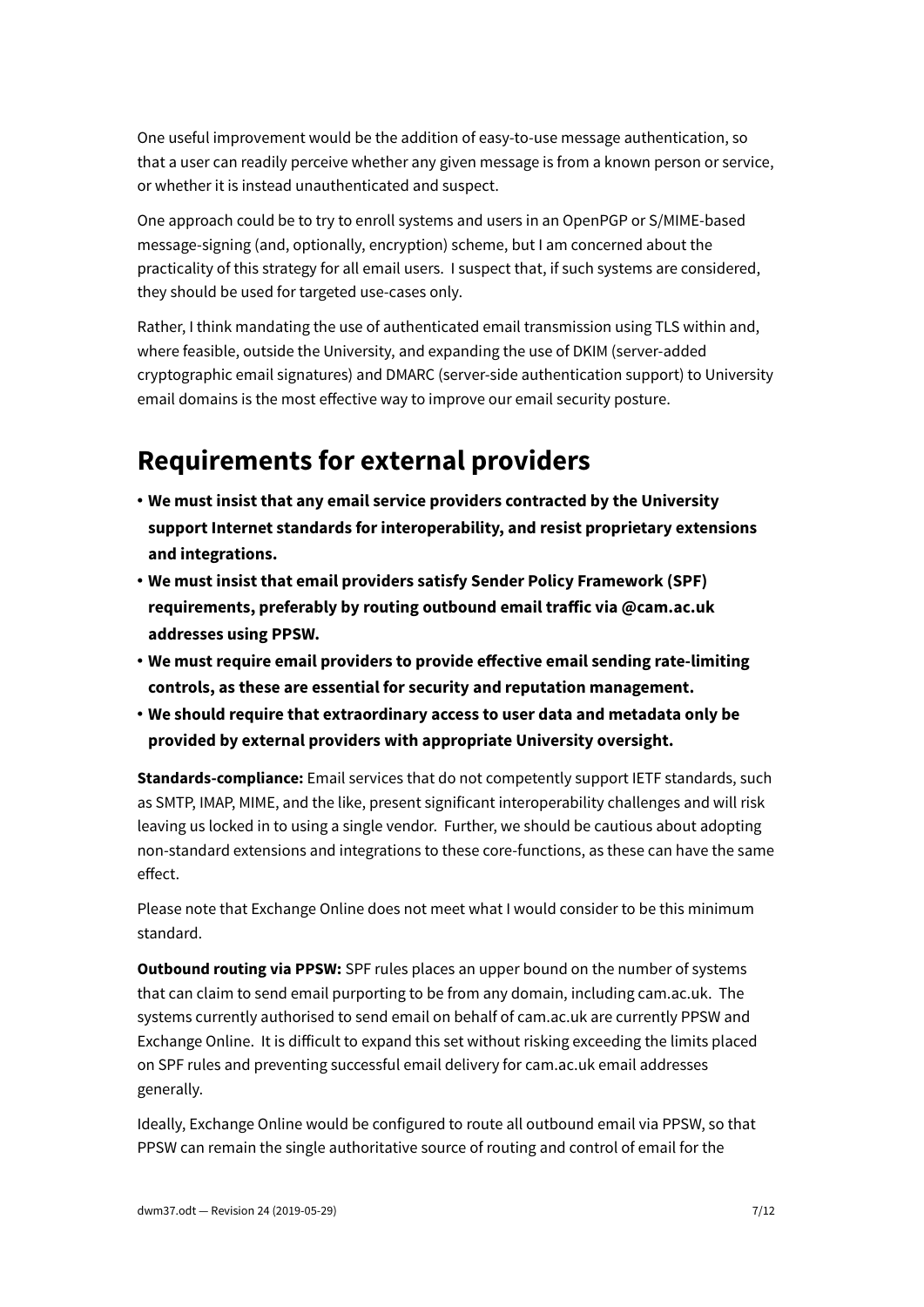cam.ac.uk domain. I understand that Exchange Online supports this mode of operation, but it is not currently configured.

It must be a hard requirement that external mail service providers satisfy all of the constraints imposed by SPF rules, and we should expect this to be met for those services sending email from addresses in the cam.ac.uk domain by the external provider routing outbound their email traffic via PPSW for onwards delivery.

If this expectation cannot be met, the external provider must not be used for sending email claiming to be from the root cam.ac.uk domain, and should be allocated its own sub-domain instead.

**Sending rate-limits:** Email sending rate-limits in Hermes and PPSW have proven to be an essential safety-feature. When appropriately configured, they will automatically limit accounts and email systems that are generating large quantities of unwanted messages, whether due to a compromise, misconfiguration, or software malfunction.

The effect of these rate-limits is to significantly limit the damage that misconfigured systems or compromised accounts can do, and avoid harming the reputation of the University core email systems in the eyes of third-party reputation systems. This ensures that the University can continue to send legitimate messages to other email service providers, and helps us to rapidly identify and contain misuse and compromised user accounts.

On occasion, a department or college will wish to send a bulk mailshot that exceeds their normal sending rate-limit; this is easily allowed for by a manual zeroing of the relevant counters by a postmaster. Colleges and departments are now in the habit of emailing us in advance of such mailshots to ensure swift and timely delivery, and this is a system that seems to work well.

One of the operational problems that Exchange Online has presented in the past year is that it does not provide effective rate-limit controls. Unlike on-premise Exchange services, where rate-limits can be customised, Exchange Online sets a high, fixed sending limit for all users of 10,000 recipients/day—which is more than the current allowance for most departments! Note also that, for the purposes of these limits, a centrally defined distribution list on Exchange Online is counted as a single recipient, regardless of the number of addresses it expands to.

At the start of October 2018, after the first cohort of undergraduate users were enrolled in Exchange Online for the first time, a small number of compromised accounts were used to distribute disproportionately large quantities of hostile messages within Exchange Online and to other users in the University. Exchange Online's own filtering was ineffective, because it considered the message flows to be intra-organisation, and so trusted not to be hostile.

As a near-term fix, my senior colleague enhanced PPSW to implement per-sender rate-limits of all email traffic arriving from the public Internet, including from Exchange Online, to try to mitigate the impact of compromised Exchange Online accounts on the rest of the University. However, this cannot prevent large numbers of hostile emails from flowing between Exchange Online accounts.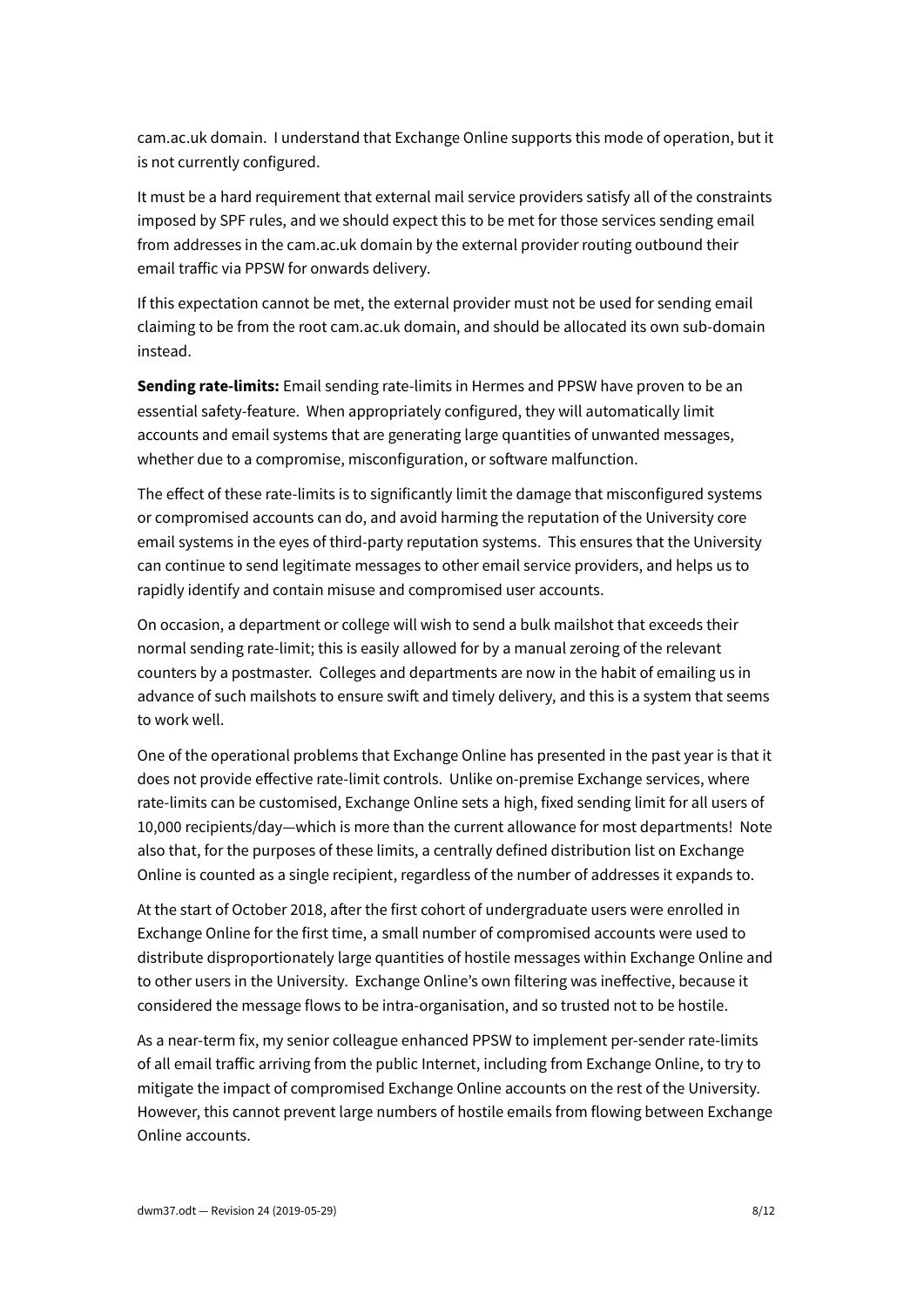I anticipate that these kinds of outbreaks are likely to become more severe, and more frequent, as the number of Exchange Online users increases.

**Oversight of extraordinary access:** At present, if extraordinary access or modification to a user's Hermes account is requested by another member of the University, or, unusually, as a result of some legal demand, the postmasters liaise with the Head of User Administration in the UIS, who in turn consult with the head of the requesting University institution and/or Legal Services as necessary, to authorise the relevant actions by the Postmaster.

However, if the University contracts a third party to provide these University mail services, that third party will also be able to facilitate extraordinary access to that user's account and related metadata.

Given the immense sensitivity of email accounts, the University must insist on appropriately strict limits for the provision of such access to third parties, and ensure that some appropriate oversight mechanism exists to ensure that these are enforced.

### **Costs**

- **Exchange Online is not free—licenses and infrastructure are paid for as part of the Office365 component of EES, for a total of approximately £35/user/year, plus staff costs. These costs are likely to substantially increase soon as a result of EES license term changes and cost increases.**
- **Hermes/PPSW/lists services are not free—costs were previously calculated to be about £10/user/year, including staff costs.**
- **The costs incurred for providing local services has been more consistent and predictable than those incurred by using external suppliers.**
- **Sourcing email services from vendors will limit accountability and control, and leave us beholden to their plans and timetables. They change their offerings at will and without consultation, and this can incur further expense.**

Internal presentations from the then UIS Deputy Director for Architecture gave a headline cost of £35/user/year for the University's Exchange Online service, though I understand this figure may also include other Office365 components. This does not include staff costs.

At around the same time, similar figures were quoted to me for the Hermes, PPSW, and the Lists services costing on the order of £10/user/year, *including* staff costs.

I understand that, as a result of changes to the terms of future EES licensing arrangements, as well as charging increases, the costs of our EES agreement—which was originally only signed to rationalise the University's Windows licensing arrangements—are due to increase significantly—perhaps by multiple tens of percent?—in the next few years.

By contrast, the costs for Hermes, PPSW, and the lists system are primarily incurred by hardware procurement and staff time, both of which are stable for a given order of magnitude of number of users.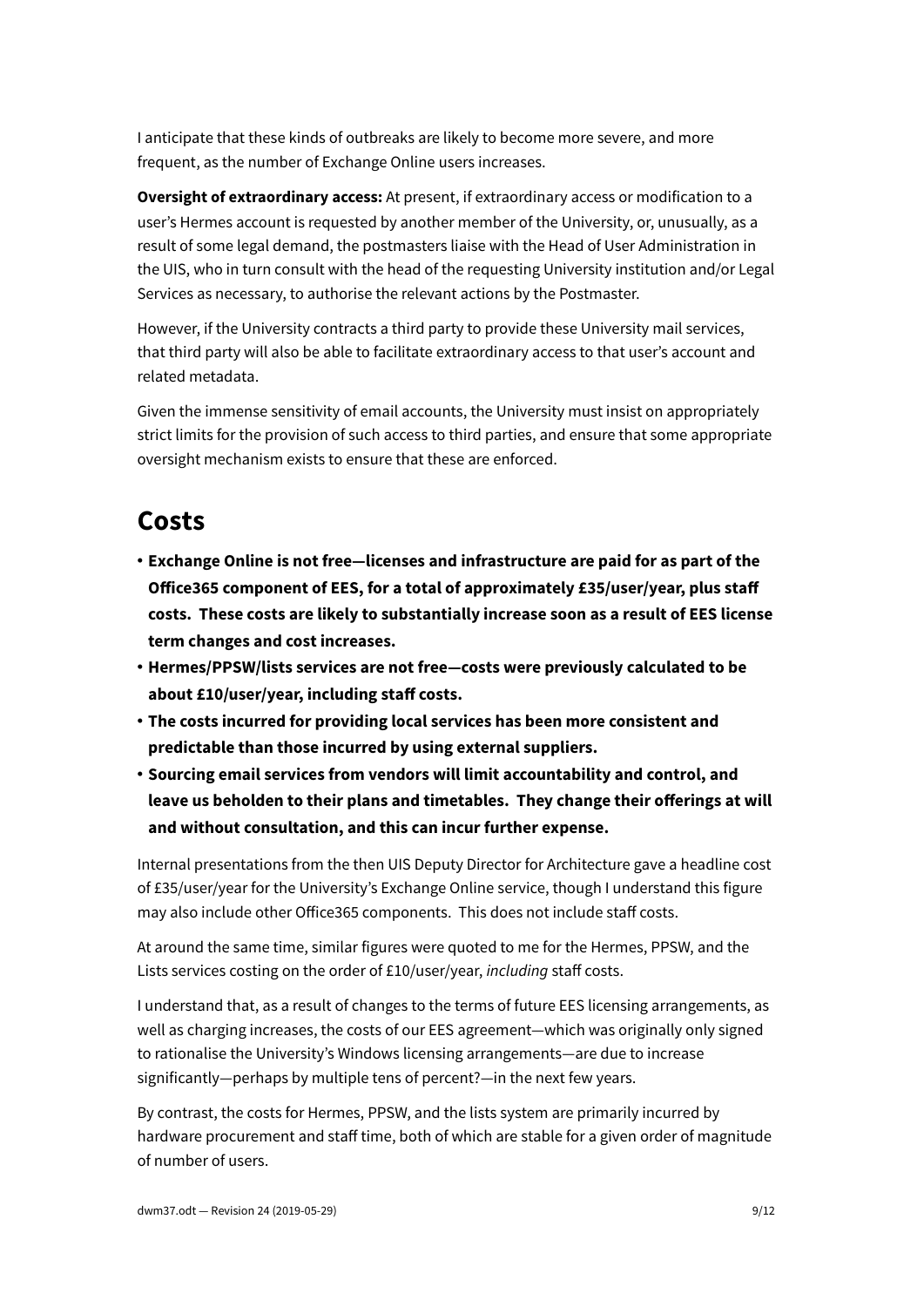External providers will also develop their products and deploy new features according to their own plans and timetables, and we are unlikely to be able to materially affect these. We have already had operational issues result from Exchange Online enabling, without apparent warning, the use of SRS (Sender Rewriting Scheme) when sending some mails claiming to be from the cam.ac.uk domain, which required urgent changes to the live configuration of PPSW to prevent a potentially serious email outage.

### **Appendix: Hermes development roadmap**

- **Switch to using scale-out storage enabling better storage efficiency, much bigger quotas, seamless high-availability, shared folders, and incremental expandability.**
- **Enable self-service email recovery.**
- **Enhance mail-filtering capabilities by expanding Sieve support and implementing the MANAGESIEVE IMAP extension.**
- **Investigate adding CardDAV (Contacts) and CalDAV (Calendars) services.**
- **Investigate replacing RoundCube webmail with SOGo, providing a refreshed interface and ActiveSync (native Outlook) support.**

It seems likely that I will be asked to take the lead on the operation and development of Hermes if the panel determines that this service should continue. As a consequence, I have been speculatively planning the design and implementation of a next generation of the Hermes service, that both preserves the lessons from the past two decades of development and takes advantage of modern software and tooling.

**Storage:** The current Hermes email storage architecture employs a sharding model, whereby user email accounts are distributed across several independent backend email servers. These are made to appear to be a single large mail server by a front-end proxy, that redirects incoming user connections to the specific backend server that hosts that user's data.

Each storage server also uses application-level, asynchronous replication to maintain two other copies of the email accounts it hosts, resulting in a total of three copies of every email account being stored in two (originally three) distinct locations. This provides excellent storage resilience: in the event that a single locations becomes unavailable, or is even physically destroyed, it is possible, with some manual action, to continue to provide service with little, if any, loss of data.

However, because the data replication between locations is asynchronous, data consistency between locations may not be perfect. As a consequence, we have deliberately not implemented automatic fail-over functionality between sites, as this can cause emails to be lost.

This design also prevents us from offering a shared folder facility, where two or more arbitrary accounts can access the same mail folder simultaneously. This is because each individual backend server can only access data its holds itself; if two users are on different servers, they cannot be made to see each others data.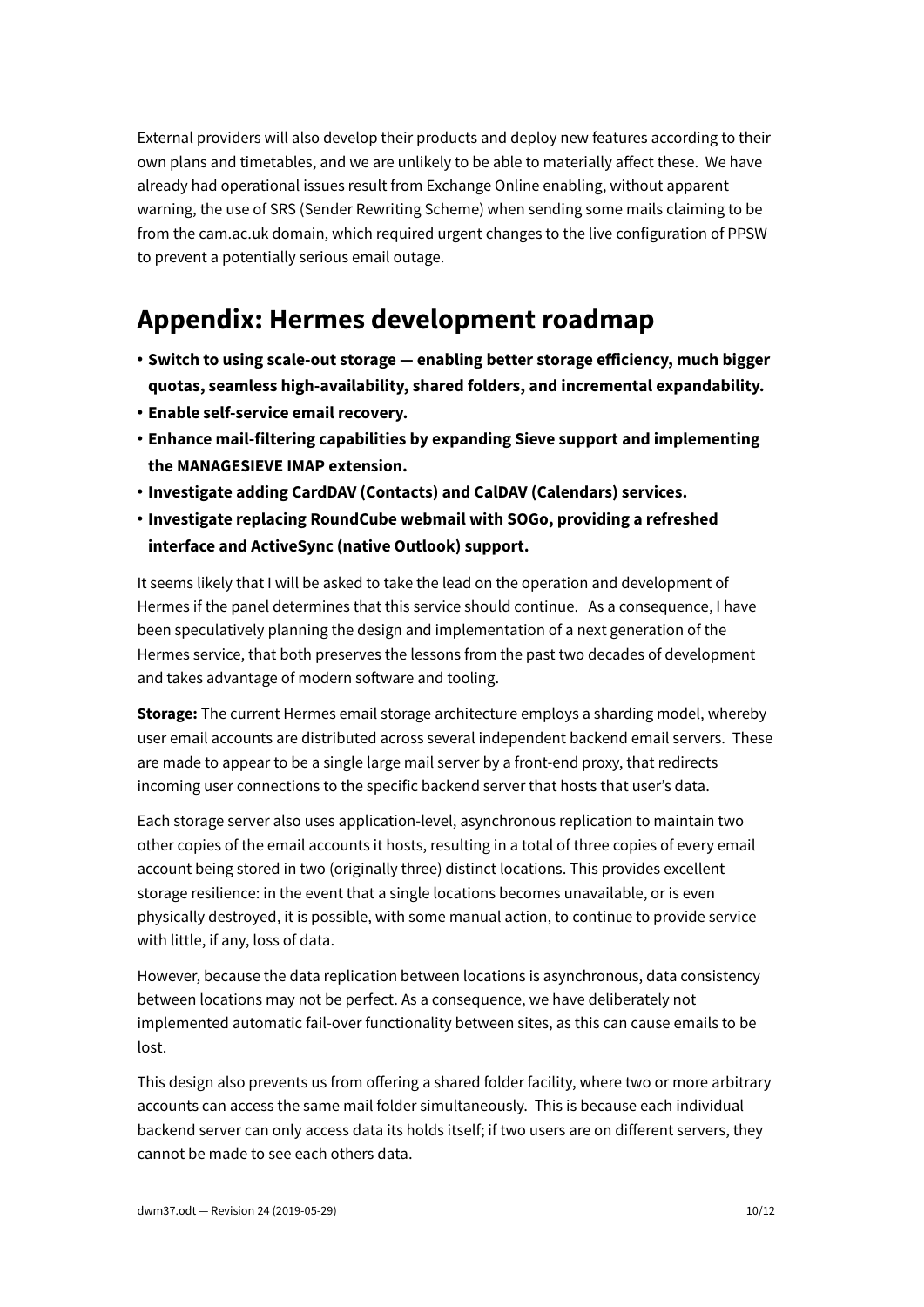Both of these limitations could be addressed by using modern scale-out storage techniques and tools—such as the Ceph software-defined storage system already used to good effect in the UIS, academia, and industry. While it, too, replicates data between sites, it does so synchronously, and would allow all of our servers to have access to all users' data concurrently, making shared folders possible.

Scale-out storage systems can also allow for the more efficient use of storage hardware: with the use of RAID10, triple replication, and separately stored disaster-recovery backups, any given email stored in a user's account may be recorded 10-12 times with the current design. Scale-out systems, by contrast, can supports the use of replication, automatic tiering, and erasure-coding, meaning that we can likely halve the number of stored copies without impacting resiliency. We can further be able to improve storage efficiency significantly through the use of compression and sufficiently clever single-store email server software.

As a consequence, by building a new Hermes service on this more modern storage platform, we should be able to provide much bigger quotas, for the same cost, gain automated multisite high-availability, and add new shared mailbox functionality.

**Self-service:** Currently, most user requests made to the Postmaster are to seek our assistance in recovering email that was expunged in error. Currently, Hermes is designed to retain deleted emails for 28 days before destroying them permanently, meaning there is a fairly generous window for recovering from such mistakes.

However, this process is manual, and not self-service—it requires a postmaster's manual intervention. It should be relatively straightforward to configure the Hermes server software to provide users with direct, read-only access to their own expunged messages, making it straightforward for users to recover those messages at will.

**Filtering:** The current Sieve email filtering options are robust and quite powerful, but fairly conservative in terms of supported operations. Updating the IMAP server software that we use to a more modern revision would enable the addition of more powerful primitives, such as regular expression support. Further, adding support for the MANAGESIEVE IMAP extension would allow users with sufficiently clever email clients to manage their filtering rules directly from that client, without needing to use the out-of-band control interface provided in Hermes webmail.

**Addressbook and Calendaring**: The most common criticism of Hermes, after our limited default quotas, is that it does not provide integrated addressbook and calendering interfaces. This may be possible to provide in the form of CardDAV (Contacts) and CalDAV (Calendars) standards-compliant services. Various software options exist in this area; if this functionality were desirable, it seems likely we could find a viable option to deploy.

**Webmail**: The current Hermes webmail system, based on Roundcube but including a number of important locally-developed enhancements, hasn't been changed substantially in several years, and it lacks some useful features, notably mobile device support. The SOGo webmail system is an attractive potential replacement, in that it provides a modern interface that